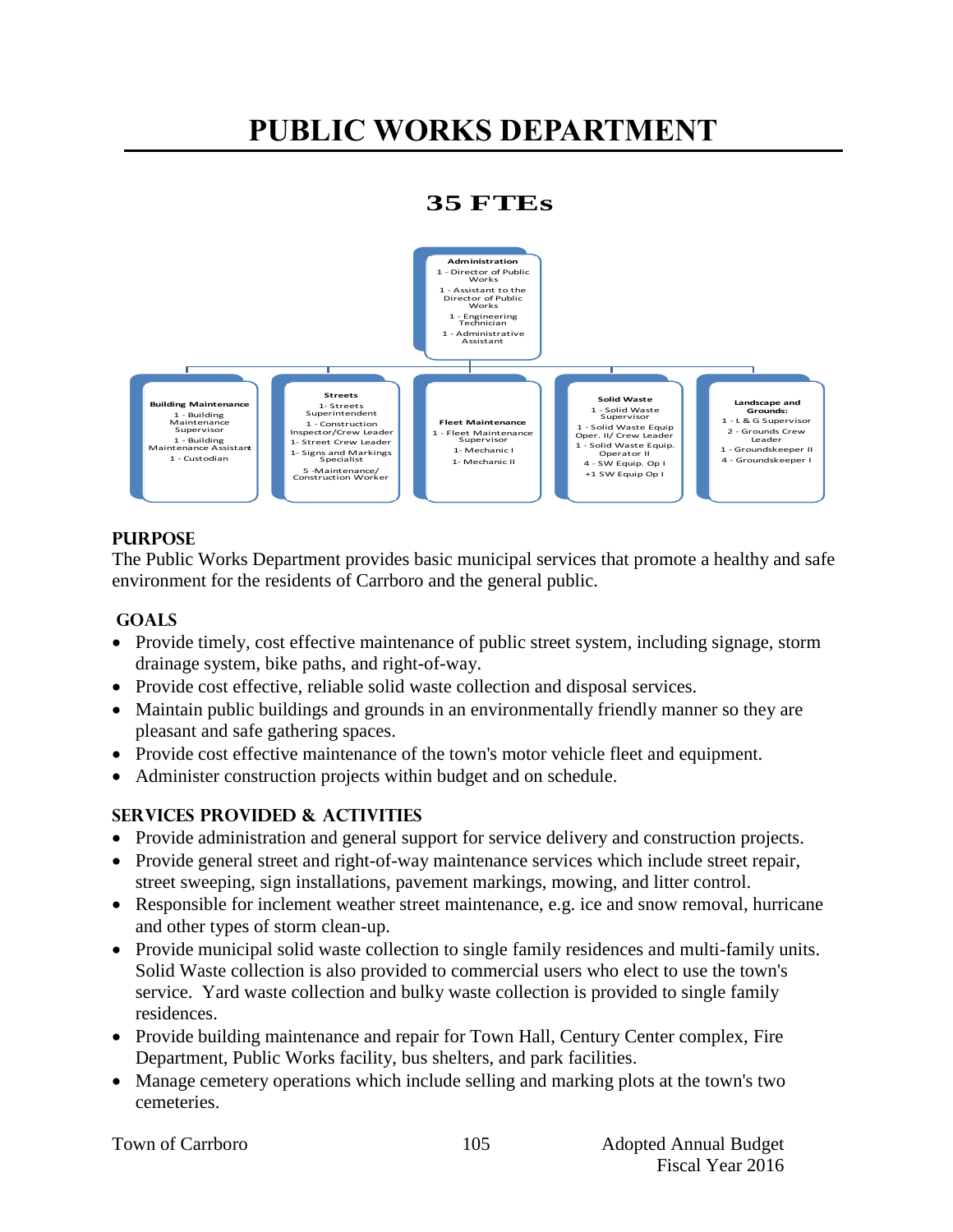- Maintain and repair town vehicles and equipment. Maintenance activities include preventative maintenance and inspections.
- Beautify the town's parks and planting areas with landscaping and ornamental design.
- Provide annual leaf collection program.
- Provide park facility and ball field maintenance at the town's parks, and assist the Recreation and Parks Department with special annual events such as Carrboro and Independence Day celebrations, Halloween, and the Carrboro Music Festival.
- Provide construction monitoring and inspection of public improvements within private development projects.

# **PREVOUS YEAR ACCOMPLISHMENTS**

- Provided routine municipal services solid waste collection, street and right-of-way maintenance, mowing of town properties, tree trimming and removal, ball field preparation, leaf collection, facility maintenance, vehicle and equipment maintenance, cemetery maintenance and burials.
- Provided construction inspection and administration for the Roberson Street Sewer project service lines and abandonment.
- Assisted in design for Rogers Road sidewalk and Bolin Creek Greenway Trail projects.
- Provided construction inspection and administration for the bi-annual resurfacing project.
- Construction monitoring and inspection for the following developments: 300 E. Main Street (including Boyd Street construction), Winmore, Claremont North/South, and Ballentine.
- Inspections and administration for Street Acceptance of 0.78 miles of streets in the Claremont Phases 1&2 development.
- Provided administration for large fiber optic line build outs by utility companies.
- Provided support for 10 special events (6 races St. Paul AME 5K, Kidney Care Run, Not So 5K, 4 on the  $4<sup>th</sup>$ ).
- Converted holiday decorations to LED bulbs in an effort to reduce maintenance/operating costs, and reduce the carbon footprint.
- Received CFAT Grant for the new Hybrid Solid Waste Truck thru NCSU.
- Purchased and received new leaf loader truck.
- Purchased nitrogen tire fill machine.
- Implemented new tablets for vehicle diagnostic repairs after Wi-Fi installation last fall at Public Works.
- Facilitated annual town auction of vehicles and equipment.
- Continued implementation of invasive aquatic vegetation control in Anderson Park Pond. Mechanical removal of vegetation and reducing water level during winter months.
- Carrboro re-certified as a Tree City USA for its  $29<sup>th</sup>$  year.
- Completed the Town Commons Improvements concept design and made provisions in the CIP.
- Continued implementing changes to mulch pile configuration to be in compliance with DENR requirements.
- Submitted annual Yard Waste Notification to DENR June 2014.
- Implemented third year of Adopt-a-Planting Bed Program continued involvement of 2 groups.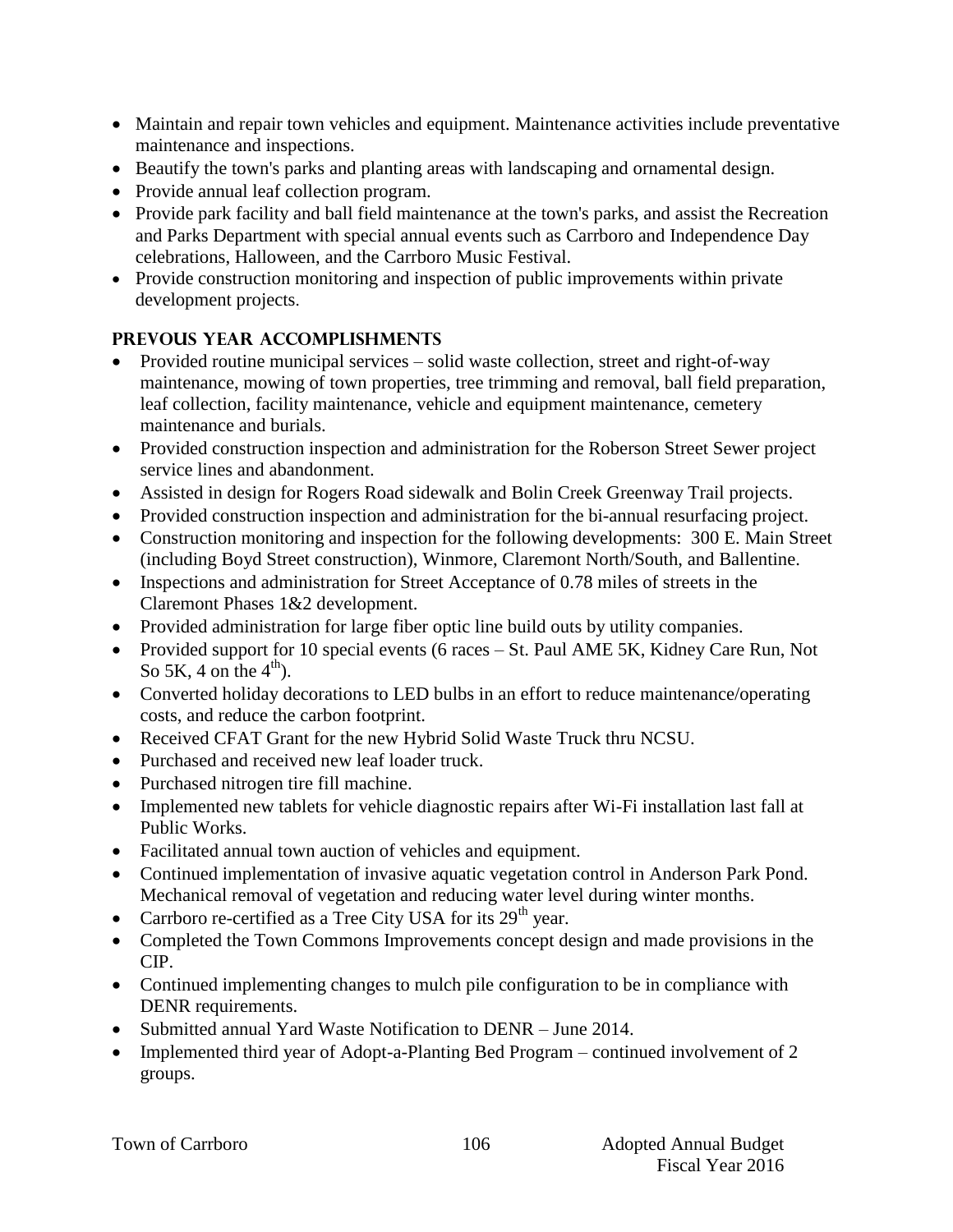Began Pollinator promoting vegetation plan, installing water wise, native, pollinator producing perennials as primary vegetation throughout Town properties.

# **UPCOMING FISCAL YEAR OBJECTIVES**

- Maintain service levels and efficiencies of existing operations. (Ex. Solid waste collection, leaf collection, mowing, street sweeping, street and row maintenance, building maintenance)
- Administer Rogers Road sidewalk construction project within budget.
- Administer construction contract for Homestead Rd. Chapel Hill HS greenway project within budget.
- Administer the bi-annual resurfacing project.
- Assist the Planning Department with the design and implementation of the Morgan Creek Greenway.
- Solicit RFQ for Town Commons design changes based on study from previous year.
- Administer installation of updated HVAC controls for Century Center.
- Administer completion of usability/infrastructure study of Town Hall.
- Continue to support Town branding efforts with complete Installation of new outdoor signs incorporating new logo (building identification and gateway) at various locations depending on final design and available funding. Will replace existing signs.
- Implement FY 15/16 storm water flooding mitigation projects as planned in CIP.
- Continue algae control plan for Anderson Park pond. Third year of 3 year plan. Monitor results.
- Provide construction monitoring and inspection of the following developments: Ballentine.
- Continue replacement of T-12 bulbs with T-8 bulbs in various facilities to reduce energy consumption and replace bulbs that are on 24/7 with LED bulbs.
- Assist with implementation of painted mural on exit ramp of SR 54 near Jones Ferry Road.
- Reduce costs for leaf collection program with full implementation of fully automated leaf loader for full season.
- Continue to look for ways to reduce fuel consumption. Monitor fuel savings with implementation of the hybrid solid waste vehicle.
- Improve interior appearance of various facilities wall repair, painting and routine cleaning. Use low VOL paints where possible.

# **BOARD PRIORITIES**

Improve walkability and public transportation. Enhance and sustain quality of life.

# **OBJECTIVES**

- 1. Maintain service levels of existing operations. (Ex. Solid waste collection, leaf collection, mowing, street sweeping, street and row maintenance, building maintenance)
- 2. Administer Rogers Road sidewalk construction project within budget.
- 3. Administer construction contract for Homestead Rd. Chapel Hill HS greenway project within budget,
- 4. Administer bi-annual resurfacing project.
- 5. Assist the Planning department with the design and implementation of the Morgan Creek Greenway.
- 6. Administer installation of updated HVAC controls for Century Center.

|  |  | Town of Carrboro |
|--|--|------------------|
|--|--|------------------|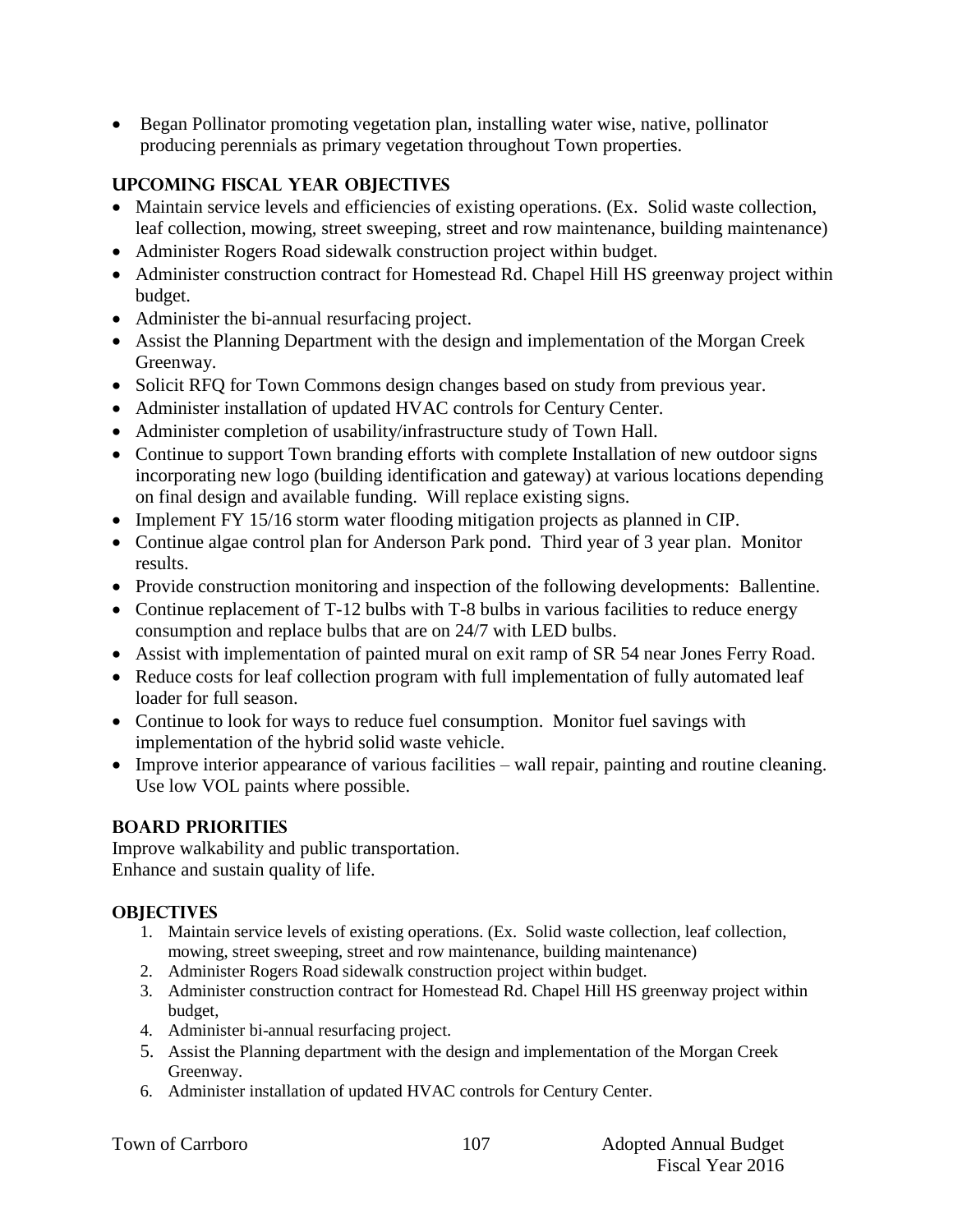- 7. Administer completion of usability/infrastructure study of Town Hall.
- 8. Continue replacement of T-12 bulbs with T-8 bulbs in various facilities to reduce energy consumption and replace bulbs that are on 24/7 with LED bulbs.
- 9. Improve interior appearance of various facilities. Wall repair, painting and routine cleaning. Use low VOL paints where possible.

|                                                            | FY2012-13<br><b>ACTUAL</b> | FY2013-14<br><b>ACTUAL</b> | FY2014-15<br><b>ESTIMATED</b> | FY2015-16<br><b>PROJECTED</b> |
|------------------------------------------------------------|----------------------------|----------------------------|-------------------------------|-------------------------------|
| # of Construction Contracts<br>Administered                | $\overline{2}$             | $\overline{2}$             | 3                             | $\overline{2}$                |
| # of Maintenance Contracts<br>Administered                 | $\mathbf{1}$               | $\overline{2}$             | $\overline{2}$                | $\overline{2}$                |
| Miles of Road Maintained                                   | 44.22                      | 44.22                      | 45.00                         | 46.69                         |
| Miles of Bike Path<br>Maintained                           | 1.45                       | 1.45                       | 1.45                          | 1.84                          |
| # of Rollout Containers                                    | 4060                       | 4268                       | 4476                          | 4476                          |
| # of Multi-family and<br><b>Commercial Dumpsters</b>       | 187                        | 187                        | 187                           | 187                           |
| Square feet of Building<br><b>Space Maintained</b>         | 61,317                     | 61,317                     | 61,317                        | 61,317                        |
| Total # of Vehicles<br>Maintained                          | 97                         | 97                         | 98                            | 98                            |
| <b>Acres of Park Maintained</b>                            | 96                         | 96                         | 96                            | 96                            |
| Cost of Asphalt<br>Maintenance per Lane Mile               | \$442                      | \$450                      | \$450                         | \$450                         |
| <b>Cost of Centerline Mile</b><br>Resurfaced (every 2 yrs) | \$0                        | \$145,000                  | $\boldsymbol{0}$              | \$125,000                     |
| Refuse Tons per 1,000<br>Population (all sources)          | 402                        | 393                        | 389                           | 385                           |
| Cost per Ton Collected (all<br>tons)                       | \$135                      | 122                        | 109                           | 109                           |
| % of Maintenance<br><b>Contracts Completed</b>             | 100%                       | 100%                       | 100%                          | 100%                          |
| <b>Street Pavement Index</b><br>Rating                     | N/A                        | 86.1                       | N/A                           | 87                            |
| % Sweeping objectives<br>achieved                          | 100%                       | 100%                       | 100%                          | 100%                          |
| % of buildings cleaned<br>satisfactorily each week         | 100%                       | 100%                       | 100%                          | 100%                          |

#### **PERFORMANCE MEASURES**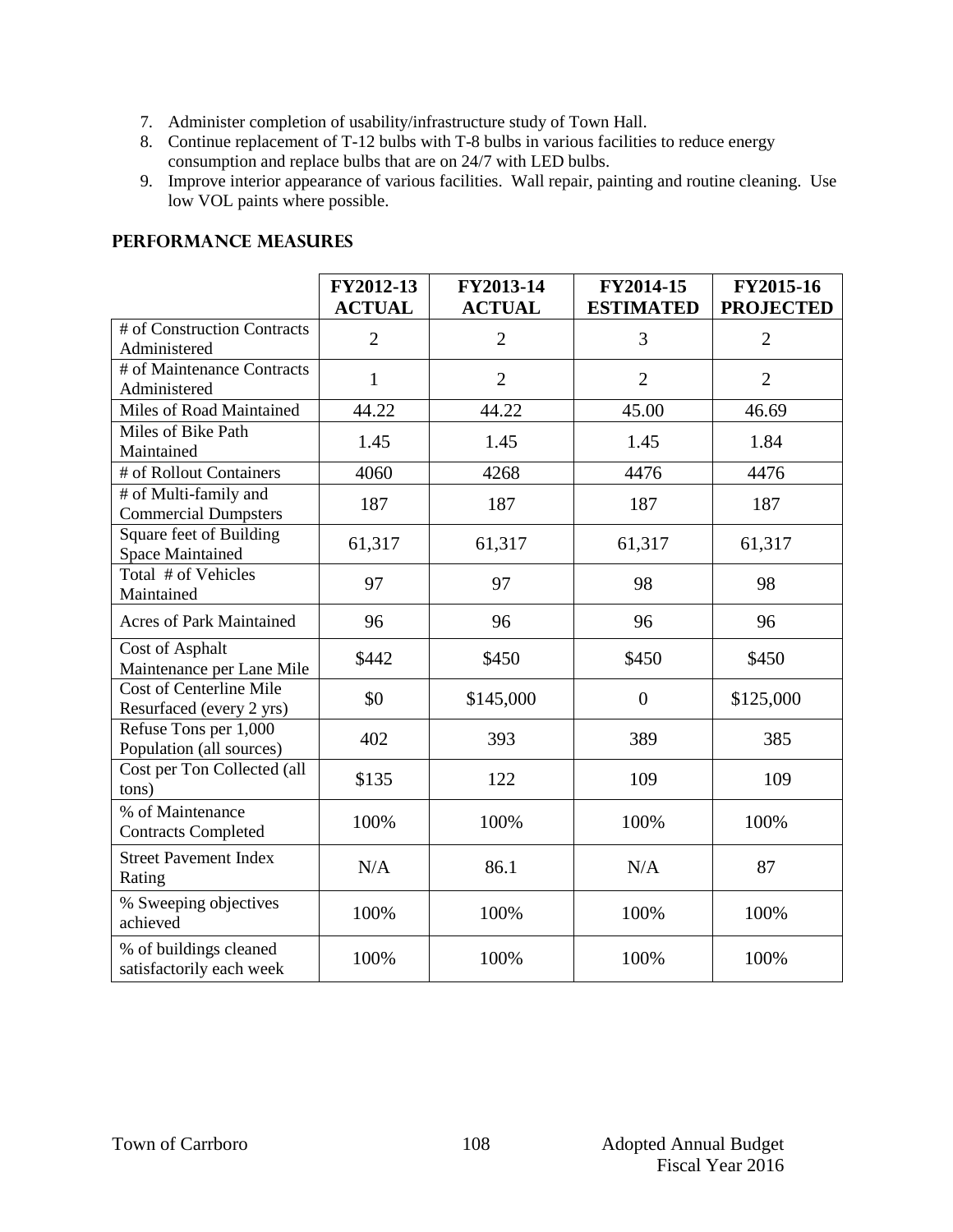## **Budget summary**

| <b>TOTAL</b>                        | \$3,272,500                 | \$4,281,031                                   | \$4,134,385                                   | $-3.4\%$                    |
|-------------------------------------|-----------------------------|-----------------------------------------------|-----------------------------------------------|-----------------------------|
| <b>CAPITAL OUTLAY</b>               | 12.212                      | 524,275                                       | 407,768                                       | $-22.2%$                    |
| <b>OPERATING</b>                    | 1,408,141                   | 1,790,811                                     | 1,699,361                                     | $-5.1\%$                    |
| <b>PERSONNEL</b>                    | 1.852.147                   | 1,965,945                                     | 2,027,256                                     | 3.1%                        |
| <b>DEPARTMENT</b><br><b>SUMMARY</b> | FY 2013-14<br><b>ACTUAL</b> | FY 2014-15<br><b>ADOPTED</b><br><b>BUDGET</b> | FY 2015-16<br><b>ADOPTED</b><br><b>BUDGET</b> | <b>PCT</b><br><b>CHANGE</b> |

#### **CHANGES IN BUDGET from PRIOR YEAR ADOPTED BUDGET**

The change in personnel reflects an increase in insurance. Operating costs decreased due to onetime contracts from the prior year and transfer of parking lot leases to Economic Development budget. Capital Outlay costs decreased with the one-time replacement equipment cost from the previous fiscal year. Details of the changes are highlighted in the division descriptions.

# Public Works Department *Division Level Summaries*

| <b>SUPERVISION</b><br><b>SUMMARY</b> | FY 2013-14<br><b>ACTUAL</b> | FY 2014-15<br><b>ADOPTED</b><br><b>BUDGET</b> | FY 2015-16<br><b>ADOPTED</b><br><b>BUDGET</b> | <b>PCT</b><br><b>CHANGE</b> |
|--------------------------------------|-----------------------------|-----------------------------------------------|-----------------------------------------------|-----------------------------|
| PERSONNEL                            | 337,440                     | 335,885                                       | 342,438                                       | 2.0%                        |
| <b>OPERATING</b>                     | 28,933                      | 122.221                                       | 37,863                                        | $-69.0\%$                   |
| <b>CAPITAL OUTLAY</b>                |                             | 0                                             | $\theta$                                      | 0.0%                        |
| <b>TOTAL</b>                         | \$366,373                   | \$458,106                                     | \$380,301                                     | $-17.0\%$                   |

#### **changes in budget from prior year adopted budget**

The change in personnel reflects an increase in insurance costs. Operating costs decreased due to one-time contractual services from the prior year.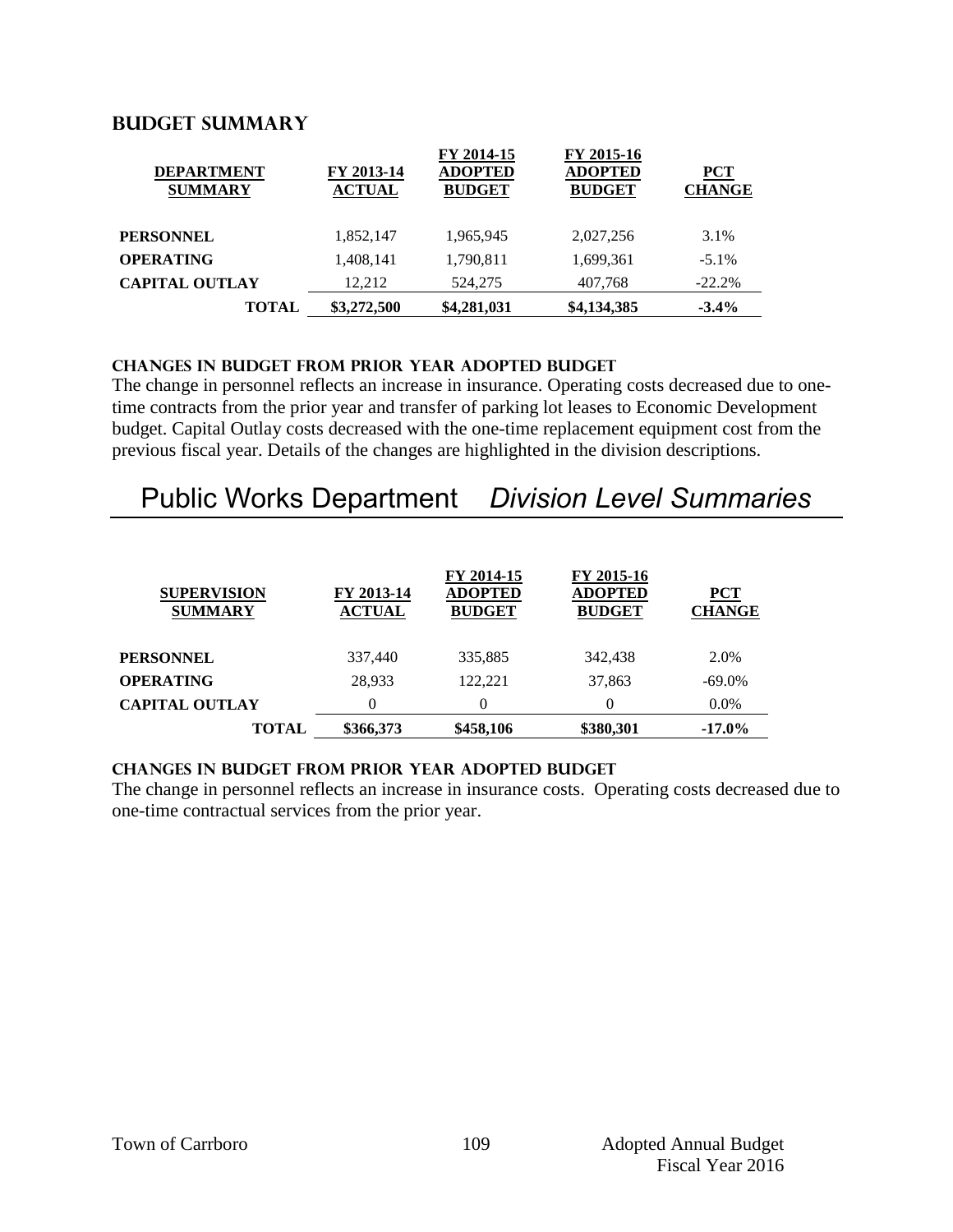| <b>STREET</b><br><b>MAINTENANCE</b><br><b>SUMMARY</b> | FY 2013-14<br><b>ACTUAL</b> | FY 2014-15<br><b>ADOPTED</b><br><b>BUDGET</b> | FY 2015-16<br><b>ADOPTED</b><br><b>BUDGET</b> | <b>PCT</b><br><b>CHANGE</b> |
|-------------------------------------------------------|-----------------------------|-----------------------------------------------|-----------------------------------------------|-----------------------------|
| <b>PERSONNEL</b>                                      | 412,853                     | 479.970                                       | 479.804                                       | $0.0\%$                     |
| <b>OPERATING</b>                                      | 411,855                     | 453,474                                       | 470.608                                       | 3.8%                        |
| <b>CAPITAL OUTLAY</b>                                 | 0                           | 33,075                                        | 370,000                                       | 1018.7%                     |
| <b>TOTAL</b>                                          | \$824,708                   | \$966,519                                     | \$1,320,412                                   | $36.6\%$                    |

#### **Changes in budget from prior year adopted budget**

Operations cost increased for uniforms and contract services. The purchase of a street sweeper, tractor boom mower and sidewalk snow removal equipment is included in Capital Outlay

| <b>SOLID WASTE</b><br><b>SUMMARY</b> | FY 2013-14<br><b>ACTUAL</b> | FY 2014-15<br><b>ADOPTED</b><br><b>BUDGET</b> | FY 2015-16<br><b>ADOPTED</b><br><b>BUDGET</b> | <b>PCT</b><br><b>CHANGE</b> |
|--------------------------------------|-----------------------------|-----------------------------------------------|-----------------------------------------------|-----------------------------|
| PERSONNEL                            | 355,336                     | 400,298                                       | 418,501                                       | 4.5%                        |
| OPERATING                            | 451,079                     | 484.701                                       | 522,668                                       | 7.8%                        |
| <b>CAPITAL OUTLAY</b>                | 0                           | 268,800                                       | $\Omega$                                      | $-100.0\%$                  |
| <b>TOTAL</b>                         | \$806,415                   | \$1,153,799                                   | \$941,169                                     | $-18.4%$                    |

#### **changes in budget from prior year adopted budget**

The change in personnel reflects an increase in insurance. Operations expenses increased in motor vehicle repair costs. Capital Outlay reflects a decrease based on the purchase of a refuse truck in the previous fiscal year.

| <b>CENTRAL SERVICES</b><br><b>SUMMARY</b> | FY 2013-14<br><b>ACTUAL</b> | FY 2014-15<br><b>ADOPTED</b><br><b>BUDGET</b> | FY 2015-16<br><b>ADOPED</b><br><b>BUDGET</b> | <b>PCT</b><br><b>CHANGE</b> |
|-------------------------------------------|-----------------------------|-----------------------------------------------|----------------------------------------------|-----------------------------|
| <b>PERSONNEL</b>                          | 168,851                     | 166,894                                       | 174.102                                      | 4.3%                        |
| <b>OPERATING</b>                          | 311,280                     | 339,813                                       | 342,528                                      | 0.8%                        |
| TOTAL                                     | \$480,131                   | \$506,707                                     | \$516,630                                    | $2.0\%$                     |

#### **changes in budget from prior year adopted budget**

The change in personnel reflects an increase in insurance costs. Operating costs remain relatively stable.